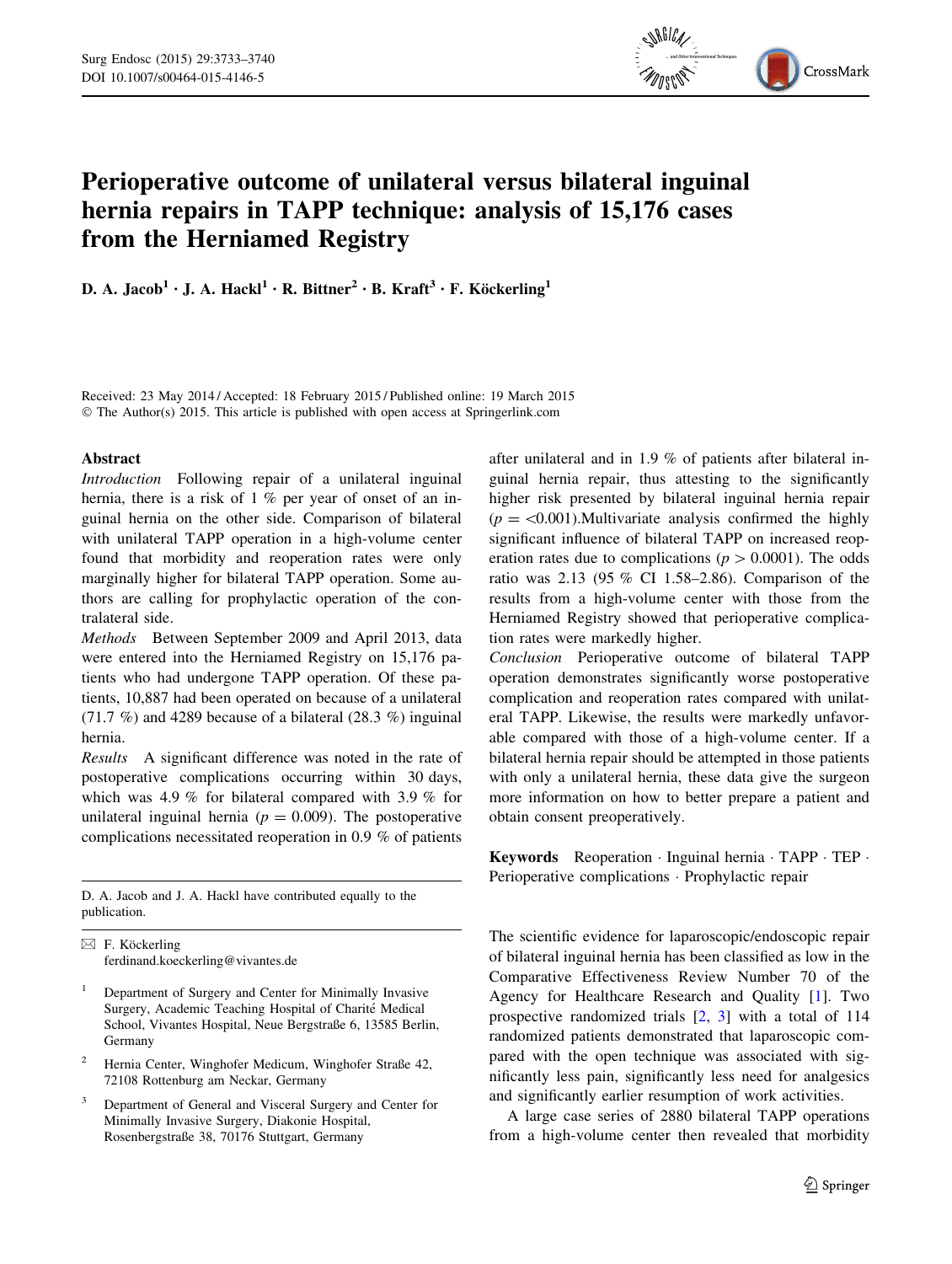and reoperation rates were only marginally higher compared with 7240 unilateral TAPP operations [\[4](#page-7-0)].

On that scientific basis, laparoscopic/endoscopic repair of bilateral inguinal hernia was recommended by the European Hernia Society [\[5](#page-7-0)], the International Endohernia Society [\[6](#page-7-0)], European Association of Endoscopic Surgery [\[7](#page-7-0)] and the Royal College of Surgeons of England (RCS— Commissioning guide: groin hernias 2013) [[8\]](#page-7-0).

When the laparoscopic technique is used to repair a clinically diagnosed unilateral inguinal hernia, it is possible to also explore the contralateral side. In 10–25 % of cases, an asymptomatic, preoperatively inapparent, occult inguinal hernia is identified on the other side [[9,](#page-7-0) [10](#page-7-0)]. A prospective randomized trial demonstrated that a significant proportion of incidental defects will progress to a symptomatic hernia if left untreated [[9\]](#page-7-0). Accordingly, contralateral occult inguinal hernia found at the time of laparoscopic transabdominal preperitoneal patchplasty (TAPP) repair should also be repaired [\[11](#page-7-0)]. The proportion of bilateral inguinal hernias in large clinical series repaired in TAPP technique was 28.5 % [\[4](#page-7-0)]. A similar proportion of 28.5 % bilateral inguinal hernias is given in the Herniamed Registry [[12\]](#page-7-0) for inguinal hernias repaired using a laparoscopic/endoscopic technique.

Furthermore, studies have demonstrated that following repair of a unilateral inguinal hernia, the likelihood of onset of an inguinal hernia on the contralateral side had to be anticipated in around 1 % of cases for each year of followup [[13,](#page-7-0) [14](#page-7-0)].

In view of the favorable outcome of bilateral repair and the persistent risk of new onset of an inguinal hernia on the other side, which is set at 1 % per year following unilateral repair of inguinal hernia, the merits of prophylactic repair of a healthy groin are discussed in the literature. Zendejas et al. [\[13](#page-7-0)] speak about the "role for prophylaxis during endoscopic inguinal hernia repair,'' and Lal et al. [\[14\]](#page-7-0) ask ''Is unilateral laparoscopic inguinal hernia repair a job half done?''

The aim of the present analysis of the perioperative findings for 15,176 unilateral and bilateral TAPP operations from the Herniamed Registry was to investigate whether the excellent results obtained for the high-volume center mentioned above could be reproduced on a large scale in several hospitals where surgeons have varying degrees of experience. Based on these multicenter data, it will also be easier to assess whether the perioperative outcome justifies a broad expansion of the indication to prophylactic surgical repair of the healthy side.

# Patients and methods

The Herniamed quality assurance study is a multicenter, internet-based hernia registry into which 358 participating hospitals/surgeons in Germany, Austria and Switzerland (status: April 2013) had entered data prospectively on their patients who had undergone hernia surgery [\[12\]](#page-7-0). The analysis now presented here compared the prospectively collected data of all patients who had undergone either unilateral or bilateral repair of inguinal hernia in transabdominal preperitoneal patchplasty (TAPP) between September 2009 and April 2013. Inclusion criteria were minimum age of 16 years, primary inguinal hernia and elective unilateral or bilateral TAPP operation performed under inpatient conditions. In total, 15,176 patients were enrolled. Of these patients, 10,887 had a unilateral (71.7 %) and 4,289 (28.3 %) a bilateral inguinal hernia.

The data on the TAPP operations recorded in the Herniamed Registry originated from 181 out of 358 participating institutions. Forty-three centers, each of which had more than 100 operations, accounted for 77.2 % of the procedures. The remaining 138 centers thus supplied data on 22.8 % operations. Data on 50 % of all unilateral and bilateral TAPP operations came from only 15 hospitals.

The demographic and surgery-related parameters included age (years), sex (m/w), ASA classification (I–IV) as well as the proportion of scrotal inguinal hernias and the hernia defect size based on EHS classification (Grade I–III). The target variables were intra- and postoperative complication rates, number of reoperations as well as the duration of operation and length of hospital stay. The categorical data are displayed as absolute and relative frequencies, and continuous variables are displayed as mean, median, standard deviation and ranges. For the bilateral patient group, data on the variables given for both sides operated on were aggregated. For inguinal hernia defects of different sizes, the side with the larger defect is given. Classification as scrotal hernia was based on the presence of at least one scrotal hernia for bilateral inguinal hernia. Intra- and postoperative complications were recorded if a complication presented on at least one side. The same method was used to present details of any reoperation.

All analyses were performed with the software SAS 9.2 (SAS Institute Inc., Cary, NY, USA) and deliberately reviewed to the full level of significance. Each p value  $\leq 0.05$ thus represents a statistically significant result. To discern differences between the groups in univariate analysis, Fisher's exact test was used for categorical target variables, and the t test for continuous target variables. For data that did not follow the normal distribution, as in the case of duration of operation and length of stay, the distribution was first transformed with the natural logarithm. To rule out any skewing of data caused by different patient characteristics, the results of univariate analyses were verified through multivariate analyses in which, in addition to laterality, other influence parameters were simultaneously reviewed. To assess influence factors in multivariate analysis, the general linear model was used for continuous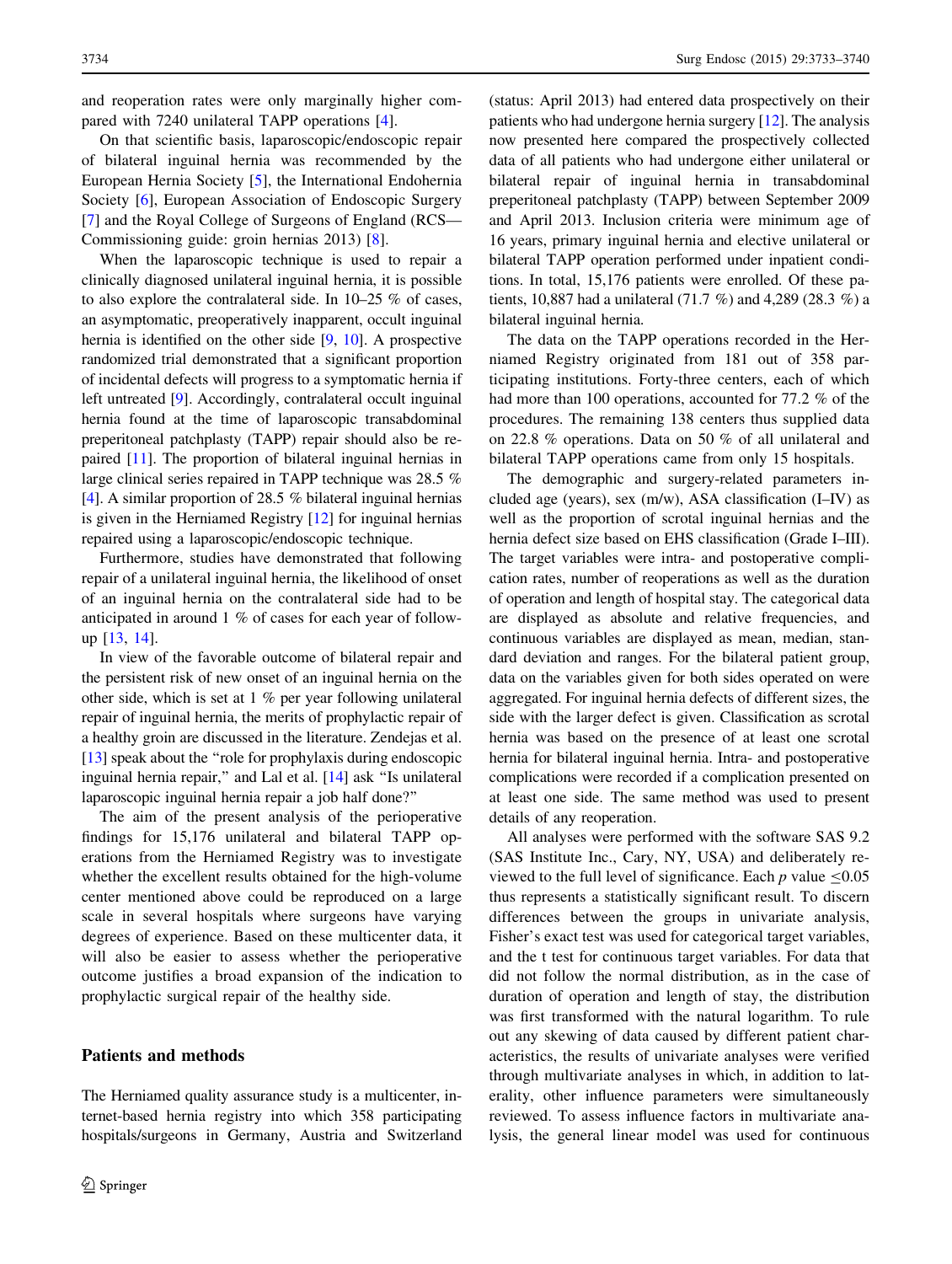variables, and the binary logistic regression model for dichotomous numeric variables. As performed earlier for univariate analysis, the distribution was transformed for continuous variables. Analyses were based on the number of operated patients and were not adjusted to take account of the number of hernias repaired.

## **Results**

#### Univariate analysis

Table 1 Demographic and surgery-related parameters

The mean patient age at  $55.4 \pm 15.7$  years for unilateral inguinal hernia was significantly lower than for bilateral hernia at  $56.3 \pm 14.6$  years ( $p = 0.0005$ ). Likewise, the proportion of men at 86.7 % for unilateral inguinal hernia was lower than for bilateral hernia at 92.8 % ( $p = \langle 0.001 \rangle$ ). Distribution of ASA classification ( $p = 0.551$ ) was similar in both groups, with the majority of patients belonging to class II. For bilateral inguinal hernias, defect sizes of more than 3 cm were found significantly more often, i.e., Grade III based on the EHS classification ( $p = \langle 0.001 \rangle$ ). The proportion of scrotal hernias in the unilateral group was 3 %, and in the bilateral group 2.7 % ( $p = 0.421$ ). The results for the demographic and surgery-related parameters are given in Table 1.

The mean duration of operation for unilateral inguinal hernias was 52.62 min, and for bilateral hernias 73.99 min  $(p<0.0001)$ . The mean length of stay was 1.93 days for unilateral and 2.08 days for bilateral inguinal hernia  $(p<0.0001)$ . Table [2](#page-3-0) gives detailed results for duration of operation and length of stay.

No significant difference was found between the intraoperative complication rates of 1.4 % for unilateral and

1.2 % for bilateral inguinal hernia ( $p = 0.434$ ). However, a significant difference was noted in the rate of postoperative complications occurring within 30 days, which was 4.9 % for bilateral compared with 3.9 % for unilateral inguinal hernia ( $p = 0.009$ ). This can be explained by the trend toward a higher seroma rate ( $p = 0.082$ ) and a significantly higher rate of intestinal obstructions ( $p < 0.001$ ) following bilateral inguinal hernia repair in TAPP technique. The postoperative complications necessitated reoperation in 0.9 % of patients after unilateral and in 1.9 % of patients after bilateral inguinal hernia repair, thus attesting to the significantly higher risk presented by bilateral inguinal hernia repair ( $p = \langle 0.001 \rangle$ .

The incidence of general complications was similar after unilateral (1.2 %) and bilateral (1.5 %) TAPP operation  $(p = 0.182)$ . Five deaths occurred after unilateral repair, but not after bilateral operation ( $p = 0.331$ ). Four of the deceased were between 82 and 90 years and had an ASA classification III or IV score. No intra- or postoperative complications were recorded for any of the cases; however, general complications were documented. The results of perioperative complications and reoperations are given in Table [3.](#page-3-0)

#### Multivariate analysis

The absence of difference in the intraoperative complication rates between unilateral and bilateral inguinal hernia repair in TAPP technique demonstrated by univariate analysis was confirmed by the results of multivariate ana-lysis (Table [4](#page-4-0);  $p = 0.213$ ). The significant difference in the postoperative complication rate to the disadvantage of bilateral repair was also confirmed by multivariate analysis  $(p = 0.038)$ . The odds ratio was 1.20 (95 % CI 1.01; 1.42). Predictive factors for onset of postoperative complications

| Demographic parameters     |                       | Unilateral      | <b>Bilateral</b>                                  | $p$ value |
|----------------------------|-----------------------|-----------------|---------------------------------------------------|-----------|
| Age                        | Years $\pm$ StdDev    | $55.4 \pm 15.7$ | $56.3 \pm 14.6$                                   | 0.0005    |
|                            | Range                 | $16 - 98$       | $16 - 94$                                         |           |
| Sex.                       | Male                  | 9441 (86.72 %)  | 3980 (92.80 %)                                    | < 0.001   |
|                            | Female                | 1446 (13.28 %)  | 309 $(7.20\%$                                     |           |
| ASA score                  | I                     | 3831 (35.19 %)  | 1539 (35.88 %)                                    | 0.551     |
|                            | П                     | 5725 (52.59 %)  | 2260 $(52.69\% )$<br>483 (11.26 %)<br>$7(0.16\%)$ |           |
|                            | Ш                     | 1313 (12.06 %)  |                                                   |           |
|                            | IV                    | 18 $(0.17\%)$   |                                                   |           |
| Surgery-related parameters |                       | Unilateral      | <b>Bilateral</b>                                  | $p$ value |
| Hernia type                | Scrotal               | 325 $(2.99\%)$  | 117 $(2.73\%)$                                    | 0.421     |
| EHS classification         | Grade I $(< 1.5$ cm)  | 1852 (17.01 %)  | 504 (11.75 %)                                     | < 0.001   |
| defect size                | Grade II $(1.5-3$ cm) | 6901 (63.39 %)  | 2644 (61.65 %)                                    |           |
|                            | Grade III $(> 3 cm)$  | 2134 (19.60 %)  | 1141 (26.60 %)                                    |           |

StdDev standard deviation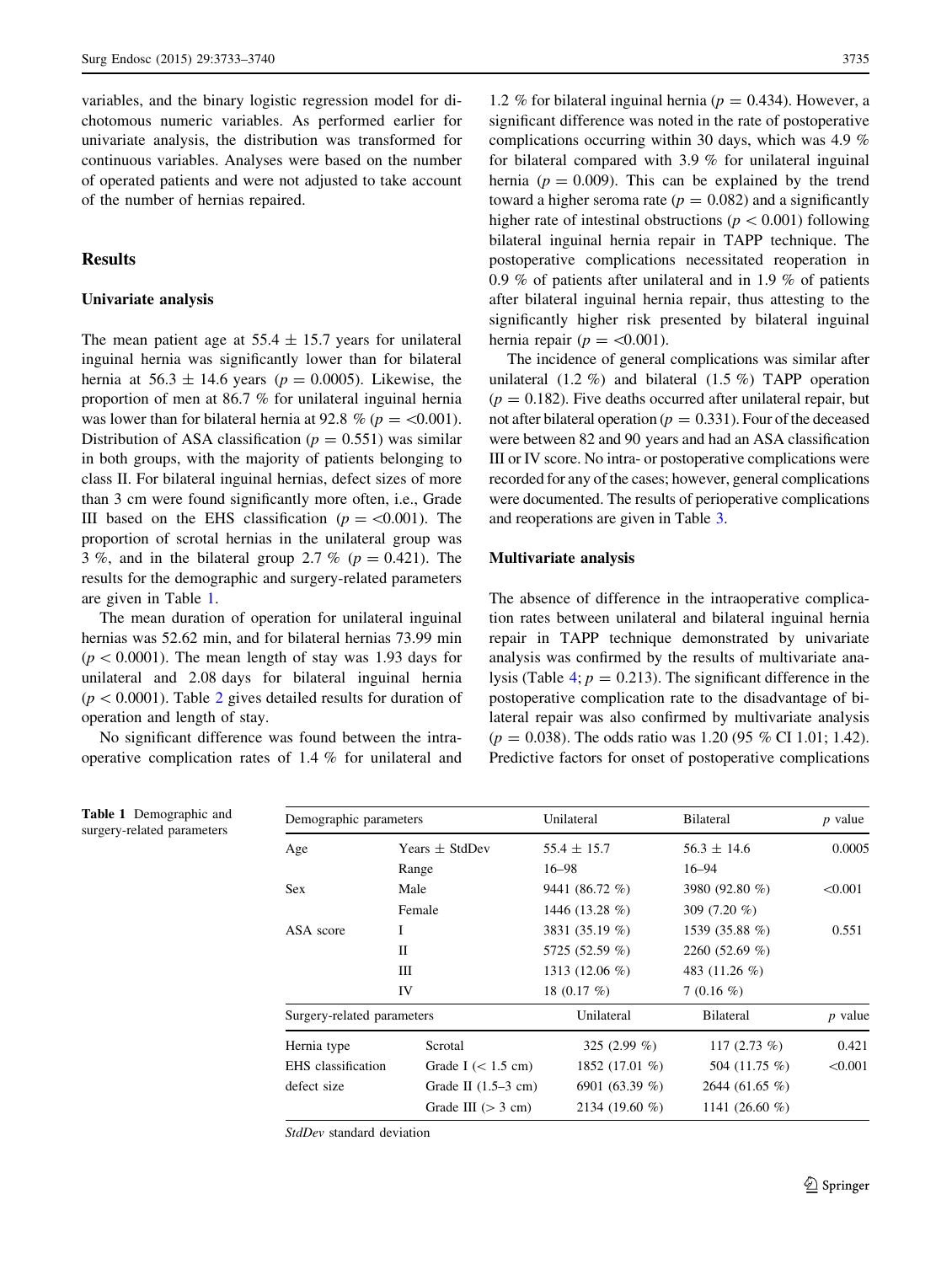<span id="page-3-0"></span>Table 2 Duration of operation and length of stay

|                             |       |         |      |       | Mean StdDev Min Max Median | <i>p</i> value |
|-----------------------------|-------|---------|------|-------|----------------------------|----------------|
| Duration of operation (min) |       |         |      |       |                            |                |
| Unilateral 52.62            |       | - 23.58 | 20.0 | 274.0 | 47.0                       | p < 0.0001     |
| <b>Bilateral</b>            | 73.99 | 32.13   | 20.0 | 300.0 | 68.0                       |                |
| Length of stay (days)       |       |         |      |       |                            |                |
| Unilateral                  | 1.93  | 2.22.   | 1.0  | 64.0  | 2.0                        | p < 0.0001     |
| <b>Bilateral</b>            | 2.08  | 2.42.   | 1.0  | 64.0  | 20                         |                |
|                             |       |         |      |       |                            |                |

StdDev standard deviation

Table 3 Complications and reoperations

| Univariate analysis    | Unilateral      | <b>Bilateral</b> | $p$ value |
|------------------------|-----------------|------------------|-----------|
| Intraoperative         | 152 $(1.40\%$   | 52 $(1.21\%)$    | 0.434     |
| Bleeding               | 108 (0.99 $%$ ) | 36 (0.84 $%$ )   | 0.404     |
| Injuries (total)       | 77 $(0.71\%)$   | 32 $(0.75\%)$    | 0.831     |
| Vascular               | 34 $(0.31\%)$   | 14 $(0.33\%)$    | 0.873     |
| Bowel                  | 14 (0.13 $%$ )  | 6 (0.14 $%$ )    | 0.808     |
| <b>Bladder</b>         | 15 (0.14 $%$ )  | 4 (0.09 %)       | 0.615     |
| Nerve                  | $\Omega$        | $\Omega$         | 1.000     |
| Postoperative          | 432 $(3.97\%)$  | 211 (4.92 $%$ )  | 0.009     |
| Bleeding               | 89 (0.82 %)     | 40 $(0.93\%)$    | 0.492     |
| Seroma                 | 333 $(3.06\%)$  | 155 (3.61 $%$ )  | 0.082     |
| Intestinal lesion      | 4 $(0.04\%)$    | 4 (0.04 $%$ )    | 0.234     |
| Impaired wound healing | 10 (0.09 $%$ )  | $1(0.02\% )$     | 0.198     |
| Infection              | 4 (0.04 $%$ )   | 3 $(0.07 \%)$    | 0.412     |
| Intestinal obstruction | 6 (0.06 $%$ )   | 14 $(0.33\%)$    | < 0.001   |
| General                | 137 $(1.26 \%)$ | 66 (1.54 %)      | 0.182     |
| Exitus letalis         | $5(0.05\%)$     | 0                | 0.331     |
| Reoperations           | 98 (0.90 %)     | 84 (1.96 %)      | < 0.001   |

identified in multivariate analysis included, apart from bilateral operation, a linearly increasing hernia defect, presence of a scrotal hernia and advanced patient age  $(p = 0.0001)$ . The factors identified as influencing onset of postoperative seroma were female gender ( $p = 0.04$ ), a linearly increasing hernia defect, presence of a scrotal hernia and advanced patient age ( $p<0.0001$ ). Secondary bleeding was significantly more common in larger hernia defects ( $p = 0.008$ ) and advanced patient age ( $p = 0.025$ ). Bilateral TAPP inguinal hernia surgery did not have a significant influence on either the seroma rate ( $p = 0.2014$ ) or on secondary bleeding rate  $(p = 0.7272)$ , influencing only onset of postoperative ileus ( $p = < 0.0001$ ). The odds ratio for postoperative ileus after bilateral TAPP was 6.89 (95 % CI 2.58; 18.4).

In addition, female gender ( $p = 0.035$ ) and the size of the hernia defect ( $p = 0.026$ ) had a significant effect on onset of postoperative ileus in multivariate analysis.

Multivariate analysis also confirmed the highly significant influence of bilateral TAPP on increased reoperation rates ( $p > 0.0001$ ). The odds ratio was 2.13 (95 %) CI 1.58; 2.86; Table [5](#page-4-0)). Besides, linearly increasing hernia defect size was identified as predictive factor for increased reoperation rates ( $p = 0.0091$ ).

The nonsignificant influence of bilateral TAPP on onset of general complications was confirmed in multivariate analysis ( $p = 0.164$ ). Onset of general complications was influenced by advanced patient age  $(p = 0.0003)$ , and linearly increasing ASA classification ( $p < 0.0001$ ; Table [4](#page-4-0)).

The significant influence of bilateral compared with unilateral TAPP on duration of operation was, as expected, also confirmed by multivariate analysis (Table [5](#page-4-0);  $p \lt 0.0001$ ). Additional predictive influence factors for prolonged duration of operation were male gender  $(p = 0.0462)$ , scrotal hernia ( $p = \langle 0.0001 \rangle$ , linearly increasing hernia defect size  $(p < 0.0001)$  and the ASA score  $(p < 0.0001)$ .

The significantly longer length of stay for patients who had undergone bilateral TAPP operation was also confirmed by multivariate analysis ( $p = \langle 0.0001;$  Table [5](#page-4-0)). Other factors influencing the length of stay were female gender  $(p<0.0001)$ , higher ASA score  $(p<0.0001)$ , larger hernia defect ( $p < 0.0001$ ) and presence of scrotal hernia ( $p < 0.0001$ ).

# **Discussion**

The European Hernia Society [[5\]](#page-7-0), International Endohernia Society [\[6](#page-7-0)], European Association of Endoscopic Surgery [\[7](#page-7-0)] and the Royal College of Surgeons of England (RCS— Commissioning guide: groin hernias 2013) [[8\]](#page-7-0) recommend laparoscopic/endoscopic repair for bilateral inguinal hernia. When the laparoscopic technique is used to repair a clinically diagnosed unilateral inguinal hernia, occult inguinal hernias are found in 10–25 % of cases on exploration of the contralateral side. If these asymptomatic occult inguinal hernias are left untreated, a significant proportion of them will progress to a symptomatic hernia [\[9](#page-7-0)]. Therefore, contralateral occult inguinal hernia found at the time of TAPP repair should also be repaired [[11\]](#page-7-0).

Using that approach, the proportion of bilateral inguinal hernias in the total patient collective repaired using a laparoscopic/endoscopic technique was 28.5 % in the Herniamed Registry [[12\]](#page-7-0).

The largest case series of 2880 bilateral inguinal hernia repair operations in TAPP technique from a high-volume center revealed that complication rates were only marginally higher compared with 7240 unilateral TAPP operations [[4\]](#page-7-0). In that study the intraoperative complication rate was 0.36 % after unilateral and 0.49 % after bilateral TAPP repair. The postoperative complication rate was 0.77 % after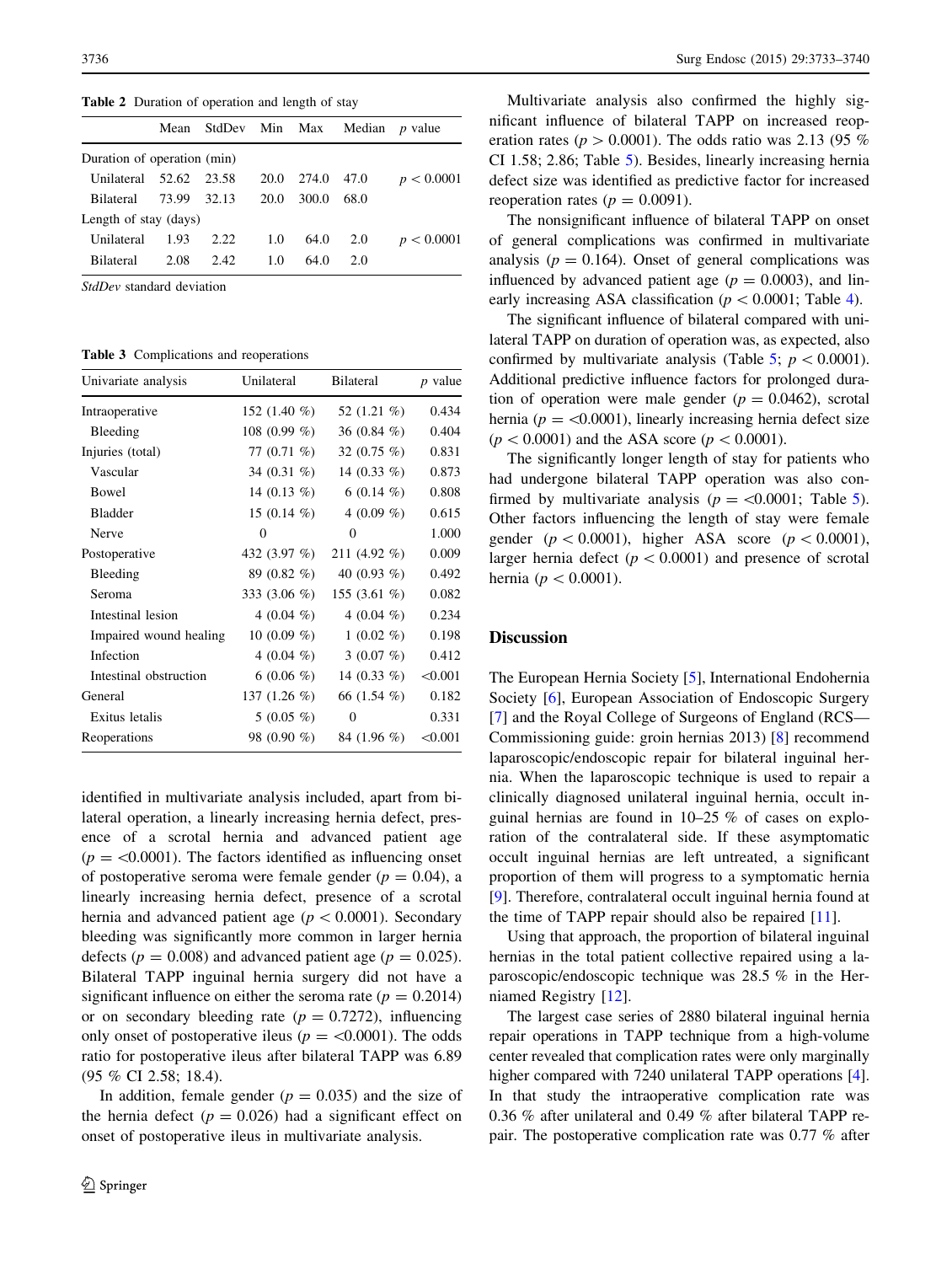<span id="page-4-0"></span>

|  |  |  |  |  | <b>Table 4</b> Multivariate analysis of perioperative complications |
|--|--|--|--|--|---------------------------------------------------------------------|
|--|--|--|--|--|---------------------------------------------------------------------|

| Multivariate analysis | Intraoperative complications | Postoperative complications | General complications                |
|-----------------------|------------------------------|-----------------------------|--------------------------------------|
| Parameter             |                              |                             |                                      |
| Bilateral hernia      |                              | 0.0382                      | 0.1640                               |
| odds ratio (95 %CI)   |                              | 1.20 [1.01; 1.42]           | $1.24$ [0.92; 1.67]                  |
| <b>Sex</b>            |                              | 0.0711                      | 0.7842                               |
| ASA score             |                              | 0.6158                      | < 0.0001                             |
| Defect size           |                              | < 0.0001                    | 0.2776                               |
| Scrotal hernia        |                              | < 0.0001                    | 0.8210                               |
| Age                   |                              | < 0.0001                    | 0.0003                               |
| Multivariate analysis | Postoperative seroma         | Postoperative bleeding      | Postoperative intestinal obstruction |
| Parameter             |                              |                             |                                      |
| Bilateral hernia      | 0.2014                       | 0.7272                      | 0.0001                               |
| odds ratio (95 %CI)   | $1.14$ [0.93; 1.38]          | $1.07$ [0.73; 1.56]         | 6.89 [2.58; 18.4]                    |
| Sex                   | 0.0406                       | 0.2668                      | 0.0353                               |
| ASA score             | 0.5016                       | 0.0954                      | 0.7596                               |
| Defect size           | < 0.0001                     | 0.0081                      | 0.0256                               |
| Scrotal hernia        | < 0.0001                     | 0.8531                      | 0.7026                               |
| Age                   | < 0.0001                     | 0.0251                      | 0.8125                               |

Table 5 Multivariate analysis of reoperations, duration of operation and length of stay

| Multivariate analysis |                       | Reoperation       | Duration of<br>operation | Length<br>of stay |
|-----------------------|-----------------------|-------------------|--------------------------|-------------------|
| Parameter             | Bilateral hernia odds | < 0.0001          | < 0.0001                 | < 0.0001          |
|                       | ratio (95 %CI)        | 2.13 [1.58; 2.86] |                          |                   |
|                       | <b>Sex</b>            | 0.8175            | 0.0462                   | < 0.0001          |
|                       | ASA score             | 0.4450            | 0.0005                   | < 0.0001          |
|                       | Defect size           | 0.0091            | < 0.0001                 | 0.0001            |
|                       | Scrotal hernia        | 0.0839            | < 0.0001                 | < 0.0001          |
|                       | Age                   | 0.9952            | 0.7597                   | < 0.0001          |

unilateral and 1.4 % after bilateral inguinal hernia repair in TAPP technique. In that large case series, three cases of postoperative ileus also occurred after bilateral, but none after unilateral, repair. The reoperation rates due to postoperative complications in the high-volume center were 0.5 % for unilateral and 0.86 % for bilateral TAPP. In view of these excellent results from a high-volume center, many authors now ponder the merits of prophylactic operation of the other side when repairing unilateral inguinal hernia, since there is a 1 % per year probability of onset of an inguinal hernia on the, until then, healthy side [\[13](#page-7-0), [14](#page-7-0)]. If one compares the results from a high-volume center with those from the Herniamed Registry, containing data for several participating hospitals and surgeons, markedly higher perioperative complication rates are seen. The intraoperative complication rate for bilateral TAPP in the Herniamed Registry is 1.2 % compared with 0.48 % in the high-

volume center. The postoperative surgical complication rate of 4.92 % recorded in the Herniamed Registry was almost three times that of the high-volume center at 1.4 %. Likewise, the reoperation rate due to surgical complications given in the Herniamed Registry was 1.96 % following bilateral TAPP and was thus more than twice that of the highvolume center at 0.86 %. A comparative analysis of unilateral versus bilateral TEP operations in the Herniamed Registry likewise showed a significantly higher postoperative complication and reoperation rate for bilateral TEP  $[15]$  $[15]$ .

Comparison of a high-volume center with the multicenter data of a hernia registry helps to realistically assess what results can be achieved outside high-volume centers for bilateral repair of inguinal hernias. There is clear evidence here that compared with a high-volume center, when bilateral TAPP is applied on a broad scale (i.e., outside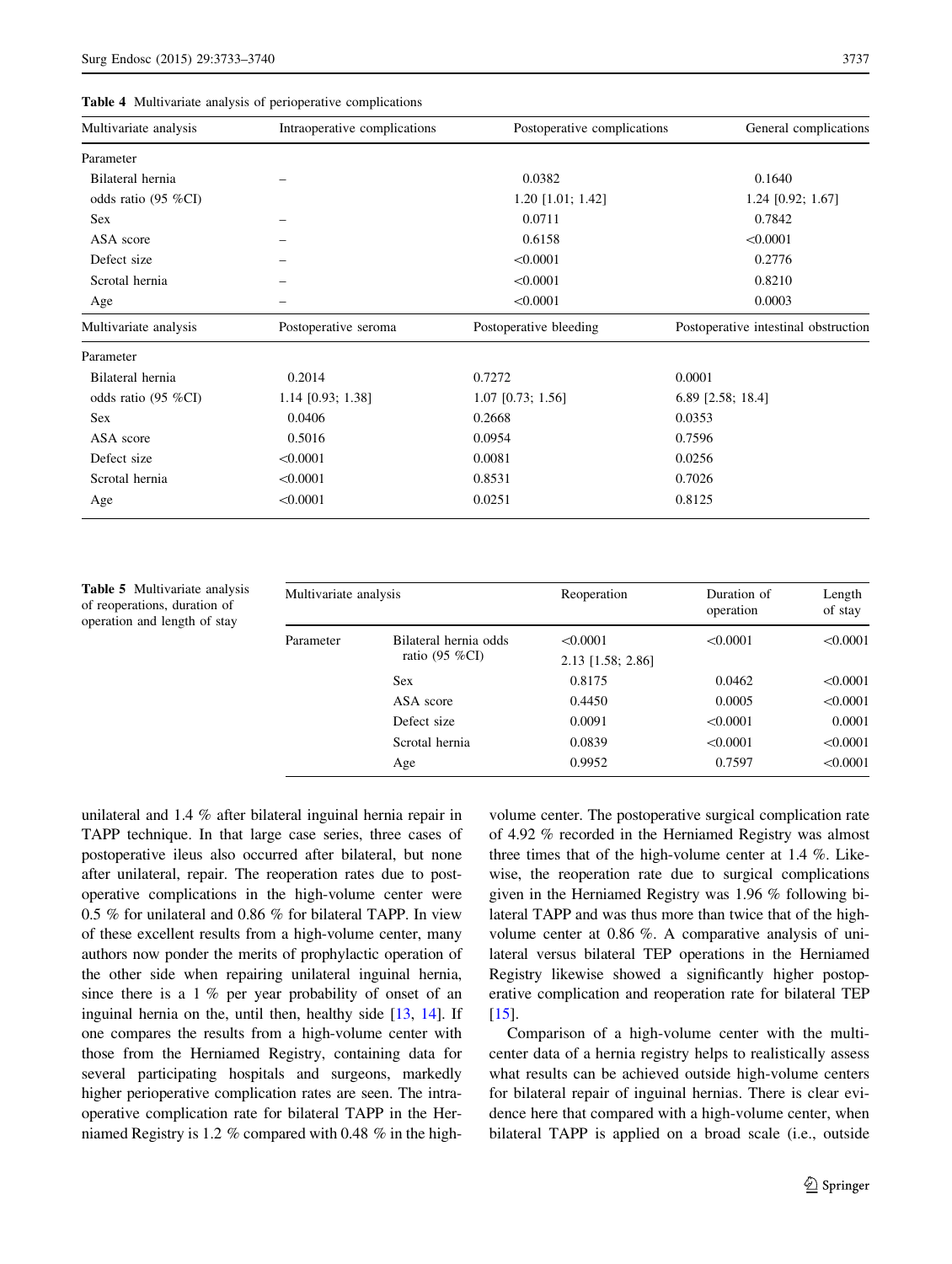such high-volume center), a twofold higher intraoperative complication rate and reoperation rate, due to the complications arising, and a threefold higher postoperative surgical complication rate must be expected.

Accordingly, the expansion of the indication to prophylactic surgery embodies a decision that should not be taken lightly. The rationale put forward for such a prophylactic intervention is the 1 % risk per year of onset of an inguinal hernia on the contralateral side. If an experienced endoscopic hernia surgeon attempts bilateral hernia repair in those patients with only a unilateral inguinal hernia, these data give the surgeon more information on how to better prepare patients and obtain their consent preoperatively, thus enabling them to decide on their preferred course of action.

Since the results of unilateral TAPP operation in the high-volume center also are markedly better (intraoperative complications: 0.36 % high-volume center versus 1.40 % Herniamed; postoperative surgical complications: 0.77 % high-volume center versus 3.97 Herniamed; reoperation due to surgical complications: 0.50 % high-volume center versus 0.90 % Herniamed), the situation of certified hernia centers must be considered at this juncture. Apparently, many of surgeons who enter data into Herniamed on their operations are still in the learning curve.

A particularly relevant negative effect on the surgical outcome is exerted by larger defects, the presence of scrotal hernia and older patients, who likewise often have larger defects. Bilateral TAPP repair of a larger, possibly scrotal inguinal hernia on one of the two sides calls for a surgeon whose experience goes well beyond the learning curve. Therefore, bilateral TAPP operations for patients who have a large hernia defect or scrotal hernia on at least one side must be performed by the most experienced surgeon in the team. The technical recommendations for correct conduct of TAPP operation must be implemented here as per the guidelines [[6\]](#page-7-0).

In summary, it can be stated that bilateral TAPP compared with unilateral TAPP is associated with a significantly higher postoperative complication and reoperation rate because of these complications. This difference is due essentially to a significantly higher rate of intestinal obstructions. Apart from the bilateral procedure itself, large hernia defects, scrotal hernias and a more advanced age have an unfavorable impact on the perioperative outcome. The Herniamed Registry reveals comparable results also for TEP. Compared with the results obtained for a high-volume center, markedly poorer results were observed in cases where several hospitals and surgeons had participated, thus raising the issue of certified hernia centers. Likewise, the indication for prophylactic operation of a healthy groin should be discussed in a critical light with the patient on the basis of the existing data and performed only by very experienced endoscopic inguinal hernia surgeons.

Acknowledgments Ferdinand Köckerling has got grants to fund the Herniamed Registry from Johnson&Johnson, Norderstedt, Karl Storz, Tutlingen, PFM Medical, Cologne, Dahlhausen, Cologne, B Braun, Tutlingen, MenkeMed, Munich and BARD, Karlsruhe.

Disclosures Dietmar Jacob, Jonas Hackl, Reinhard Bittner and Barbara Kraft have no conflicts of interest or financial ties to disclose.

Open Access This article is distributed under the terms of the Creative Commons Attribution License which permits any use, distribution, and reproduction in any medium, provided the original author(s) and the source are credited.

# Appendix: Herniamed Study Group

# Scientific Board

Köckerling, Ferdinand (Chairman); Berger, Dieter; Bittner, Reinhard; Fortelny, René; Koch, Andreas; Kraft, Barbara; Kuthe, Andreas; Lorenz, Ralph; Mayer, Franz; Moesta, Kurt Thomas; Niebuhr, Henning; Peiper, Christian; Pross, Matthias; Reinpold, Wolfgang; Simon, Thomas; Stechemesser, Bernd; Unger, Solveig.

## Participants

Alapatt, Terence Francis (Frankfurt/Main); Anders, Stefan (Berlin); Anderson, Jürina (Würzburg); Arndt, Anatoli (Elmshorn); Asperger, Walter (Halle); Barkus; Jörg (Velbert); Becker, Matthias (Freital); Berger, Dieter (Baden–Baden); Bittner, Reinhard (Rottenburg); Blumberg, Claus (Lübeck); Böckmann, Ulrich (Papenburg); Böhle, Arnd Steffen (Bremen); Böttger, Thomas Carsten (Fürth); Borchert, Erika (Grevenbroich); Born, Henry (Leipzig); Brabender, Jan (Köln); Breitenbuch von, Philipp (Radebeul); Brüggemann, Armin (Kassel); Brütting, Alfred (Erlangen); Budzier, Eckhard (Meldorf); Burghardt, Jens (Rüdersdorf); Carus, Thomas (Bremen); Cejnar, Stephan-Alexander (München); Chirikov, Ruslan (Dorsten); Comman, Andreas (Bogen); Crescenti, Fabio (Verden/Aller); Dapunt, Emanuela (Bruneck); Demmel, Michael (Arnsberg); Descloux, Alexandre (Baden); Deusch, Klaus-Peter (Wiesbaden); Dick, Marcus (Neumünster); Dieterich, Klaus (Ditzingen); Dietz, Harald (Landshut); Dittmann, Michael (Northeim); Dornbusch, Jan (Herzberg/Elster); Drummer, Bernhard (Forchheim); Eckermann, Oliver (Luckenwalde); Eckhoff, Jörn/Hamburg); Elger, Karlheinz (Germersheim); Engelhardt, Thomas (Erfurt); Erichsen, Axel (Friedrichshafen); Eucker, Dietmar (Bruderholz); Fackeldey, Volker (Kitzingen); Farke, Stefan (Delmenhorst); Faust, Hendrik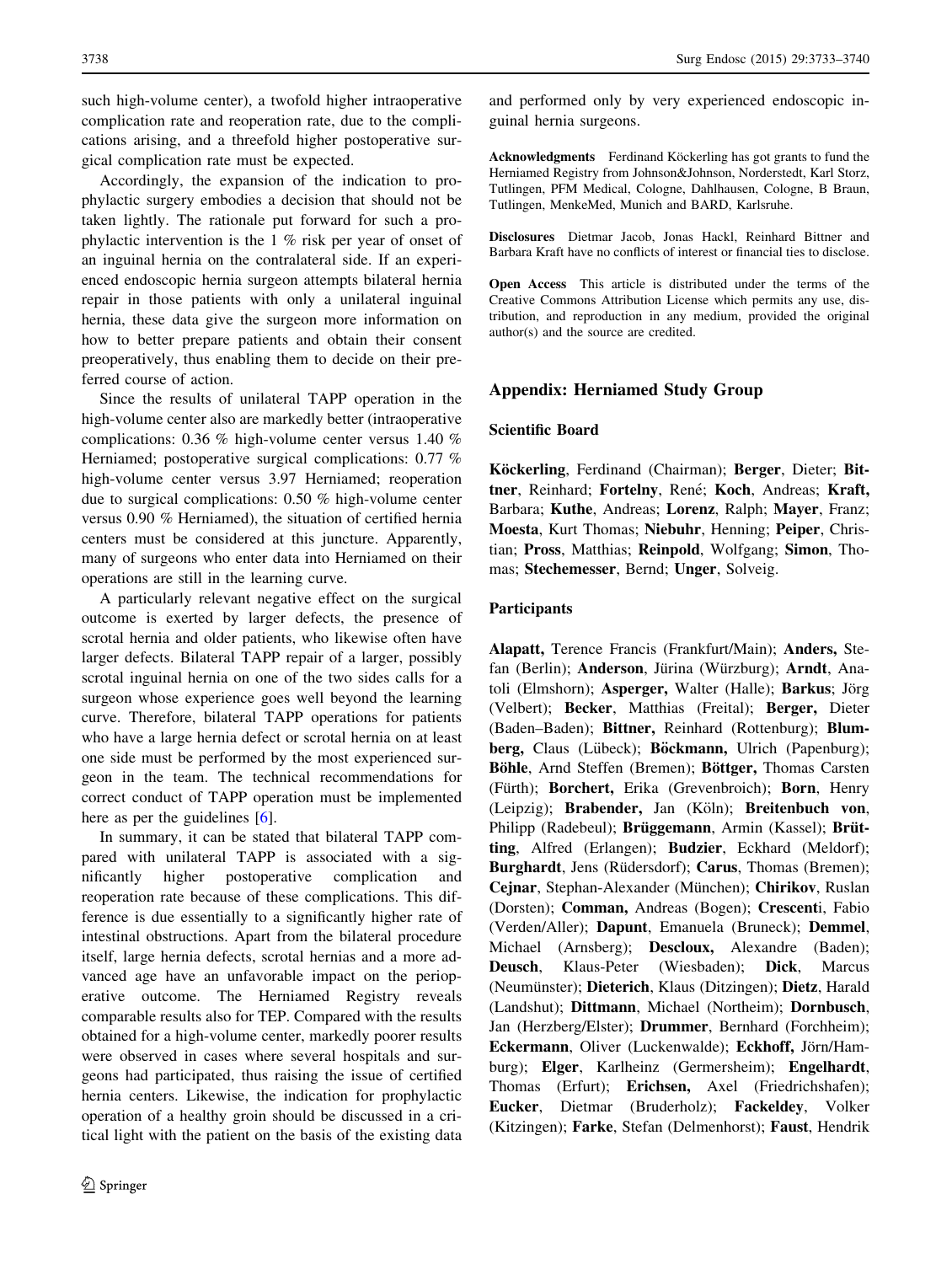(Emden); Federmann, Georg (Seehausen); Feichter, Albert (Wien); Fiedler, Michael (Eisenberg); Fischer, Ines (Wiener Neustadt); Fortelny, René H. (Wien); Franczak, Andreas (Wien); Franke, Claus (Düsseldorf); Frankenberg von, Moritz (Salem); Friedhoff, Klaus (Andernach); Friedrich, Jürgen (Essen); Frings, Wolfram (Bonn); Fritsche, Ralf (Darmstadt); Frommhold, Klaus (Coesfeld); Frunder, Albrecht (Tübingen); Fuhrer, Günther (Reutlingen); Gassler, Harald (Villach); Gerdes, Martin (Ostercappeln); Glaubitz, Martin (Neumünster); Glutig, Holger (Meißen); Gmeiner, Dietmar (Bad Dürrnberg); Göring, Herbert (München); Grebe, Werner (Rheda-Wiedenbrück); Grothe, Dirk (Melle); Gürtler, Thomas (Zürich); Hache, Helmer (Löbau); Hämmerle, Alexander (Bad Pyrmont); Haffner, Eugen (Hamm); Hain, Hans-Jürgen (Groß-Umstadt); Hammans, Sebastian (Lingen); Hampe, Carsten (Garbsen); Harrer, Petra (Starnberg); Heinzmann, Bernd (Magdeburg); Helbling, Christian (Rapperswil): **Hempen**, Hans-Günther (Cloppenburg); Hermes, Wolfgang (Weyhe); Herrgesell, Holger (Berlin); Herzing, Holger Höchstadt); Hessler, Christian (Bingen); Hildebrand, Christiaan (Langenfeld); Höferlin, Andreas (Mainz); Hoffmann, Michael (Kassel; Hofmann, Eva M. (Frankfurt/Main); Hopfer, Frank (Eggenfelden); Hornung, Frederic (Wolfratshausen); Hügel, Omar (Hannover); Hüttemann, Martin (Oberhausen); Huhn, Ulla (Berlin); Imdahl, Andreas (Heidenheim); Jacob, Dietmar (Bielefeld); Jenert, Burghard (Lichtenstein); Junger, Marc (München); Käs, Stephan (Weiden); Kahraman, Orhan (Hamburg); Kaiser, Christian (Westerstede); Kaiser, Stefan (Kleinmachnow); Kapischke, Matthias (Hamburg); Keck, Heinrich (Wolfenbüttel); Keller, Hans W. (Bonn); Kienzle, Ulrich (Karlsruhe); Kipfmüller, Brigitte (Köthen); Kirsch, Ulrike (Oranienburg); Klammer, Frank (Ahlen); Klatt, Richard (Hagen); Klein, Karl-Hermann (Burbach); Kleist, Sven (Berlin); Klobusicky, Pavol (Bad Kissingen); Kneifel, Thomas (Datteln); Knoop, Michael (Frankfurt/Oder); Knotter, Bianca (Mannheim); Koch, Andreas (Cottbus); Köckerling, Ferdinand (Berlin); Köhler, Gernot (Linz); König, Oliver (Buchholz); Kornblum, Hans (Tübingen); Krämer, Dirk (Bad Zwischenahn); Kraft, Barbara (Stuttgart); Kreissl, Peter (Ebersberg); Krones, Carsten Johannes (Aachen); Kruse, Christinan (Aschaffenburg); Kube, Rainer (Cottbus); Kühlberg, Thomas (Berlin); Kuhn, Roger (Gifhorn); Kusch, Eduard (Gütersloh); Kuthe, Andreas (Hannover); Ladra, Jürgen (Düren); Lahr-Eigen, Rolf (Potsdam); Lainka, Martin (Wattenscheid); Lammers, Bernhard J. (Neuss); Lancee, Steffen (Alsfeld); Larusson, Hannes Jon (Pinneberg); Lauschke, Holger (Duisburg); Leher, Markus (Schärding); Leidl, Stefan (Waidhofen/Ybbs); Lenz, Stefan (Berlin); Lesch, Alexander (Kamp-Lintfort); Lienert, Mark (Duisburg); Limberger, Andreas (Schrobenhausen); Locher, Martin (Kiel); Loghmanieh, Siawasch (Viersen); Lorenz, Ralph (Berlin); Manger, Regina (Schwabmünchen); Maurer, Stephan (Münster); Mayer, Franz (Salzburg); Menzel, Ingo (Weimar); Meurer, Kirsten (Bochum); Meyer, Moritz (Ahaus); Mittenzwey, Hans-Joachim (Berlin); Mörder-Köttgen, Anja (Freiburg); Moesta, Kurt Thomas (Hannover); Moldenhauer, Ingolf (Braunschweig); Morkramer, Rolf (Xanten); Mosa, Tawfik (Merseburg); Müller, Hannes (Schlanders); Münzberg, Gregor (Berlin); Mussack, Thomas (St. Gallen); Neumann, Jürgen (Haan); Niebuhr, Henning (Hamburg); Nölling, Anke (Burbach); Nostitz, Friedrich Zoltán (Mühlhausen); Obermaier, Straubing); **Öz-Schmidt**, Meryem (Hanau); **Oldorf**, Peter (Usingen); Pawelzik, Marek (Hamburg); Peiper, Christian (Hamm); Pertl, Alexander (Spittal/Drau); Philipp, Mark (Rostock); Pizzera, Christian (Graz); Pöllath, Martin (Sulzbach-Rosenberg); Possin, Ulrich (Laatzen); Prenzel, Klaus (Bad Neuenahr-Ahrweiler); Pröve, Florian (Goslar); Pronnet, Thomas (Fürstenfeldbruck); Pross, Matthias (Berlin); Puff, Johannes (Dinkelsbühl); Rabl, Anton (Passau); Rapp, Martin (Neunkirchen); Reinpold, Wolfgang (Hamburg); **Reuter**, Christoph (Quakenbrück); Richter, Jörg (Winnenden); Riemann, Kerstin (Alzenau-Wasserlos); Roehr, Thomas (Rödental); Roncossek, Bremerhaven); Roth Hartmut (Nürnberg); Sardoschau, Nihad (Saarbrücken); Sauer, Gottfried (Rüsselsheim); Sauer, Jörg (Arnsberg); Seekamp, Axel (Freiburg); Seelig, Matthias (Bad Soden); Seltmann, Cornelia (Hachenburg); Senkal, Metin (Witten); Shamiyeh, Andreas (Linz); Sievers, Dörte (Hamburg); Silbernik, Daniel (Bonn); Simon, Thomas (Sinsheim); Sinn, Daniel (Olpe); Sinning, Frank (Nürnberg); Smaxwil, Constatin Aurel (Stuttgart); Schabel, Volker (Kirchheim/Teck); Schadd, Peter (Euskirchen); Schattenhofer, Thomas (Vilshofen); Scheidbach, Hubert (Neustadt/Saale); Schelp, Lothar (Wuppertal); Scherf, Alexander (Pforzheim); Scheyer, Mathias (Bludenz); Schimmelpenning, Hendrik (Neustadt in Holstein); Schinkel, Svenja (Kempten); Schmid, Michael (Gera); Schmid, Thomas (Innsbruck); Schmidt, Sven-Christian (Berlin); Schmidt, Ulf (Mechernich); Schmitz, Heiner (Jena); Schoenen, Detlef (Schwandorf); Schreiber, Lutz-Dieter (Bad Langensalza); Schrittwieser, Rudolf/Bruck an der Mur); Schroll, Andreas (München); Schultz, Christian (Bremen-Lesum); Schultz, Harald (Landstuhl); Schulze, Frank P. Mülheim an der Ruhr); Schumacher, Franz-Josef (Oberhausen); Schwab, Robert (Koblenz); Schwandner, Thilo (Lich); Schwarz, Jochen Günter (Rottenburg); Spangenberger, Wolfgang (Bergisch-Gladbach); Sperling, Peter (Montabaur); Staade, Katja (Düsseldorf); Staib, Ludger (Esslingen); Stamm, Ingrid (Heppenheim); Stark, Wolfgang (Roth); Stechemesser, Bernd (Köln); Steinhilper, Uz (München); Stern, Oliver (Hamburg); Stolte, Thomas (Mannheim); Stopinski,